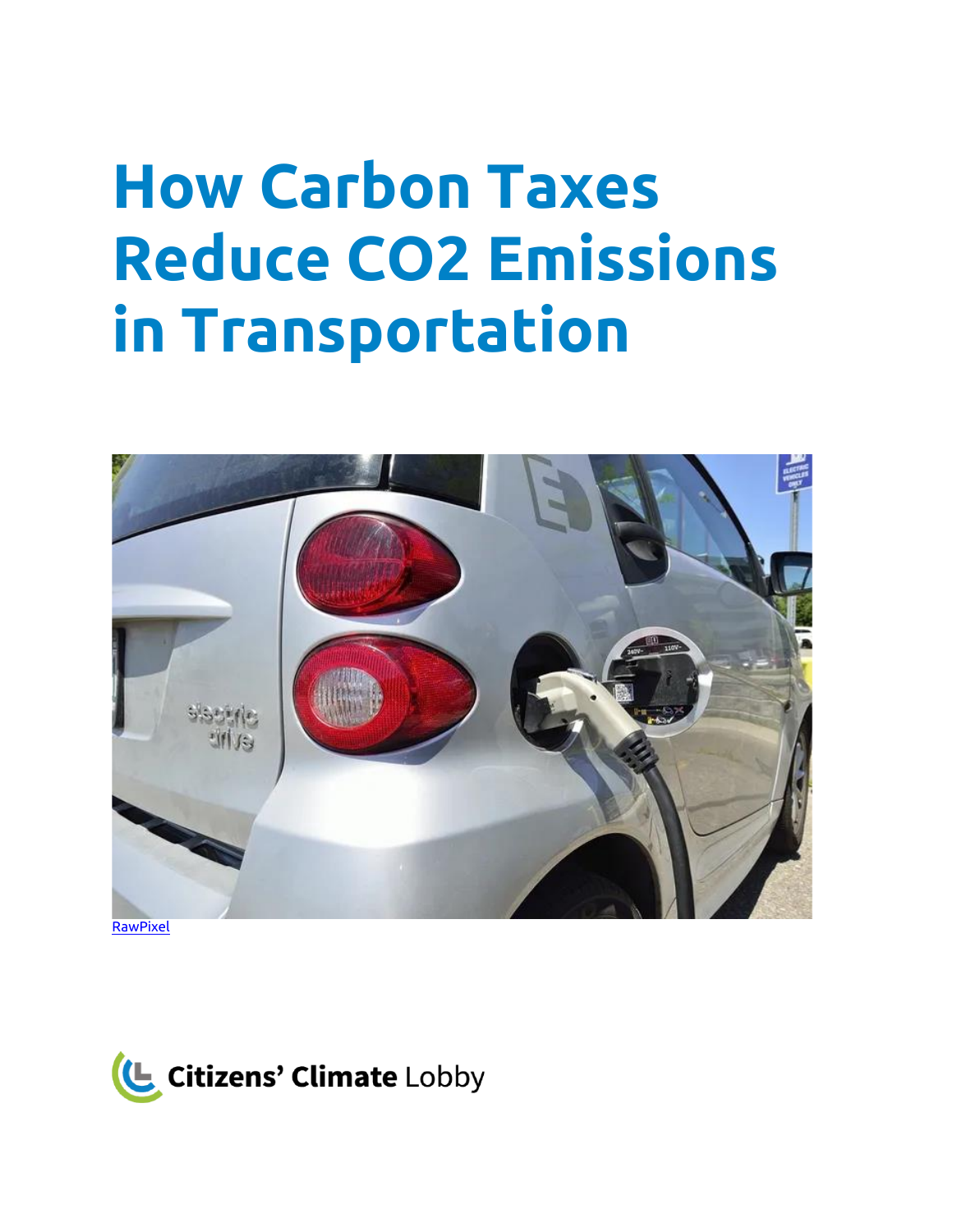# **How Carbon Taxes Reduce CO2 Emissions in Transportation**

By Jonathan Marshall Economics Research Coordinator, Citizens' Climate Education May 6, 2022

#### **Summary**

Any effective climate policy must credibly address transportation, which emits more greenhouse gases than any other sector of the U.S. economy. Fortunately, research indicates that drivers faced with higher fuel prices–either from specific fuel taxes or broader carbon taxes–use significantly less gasoline and diesel over time as they adjust their driving behavior to save money. Most important in the long run, rising carbon fees will also incent more rapid customer acceptance of electric vehicles, as well as more innovation and cost-reduction by makers of EVs. The result will be much cleaner air and fewer climate emissions.

#### **Introduction**

Critical discussions of carbon pricing often assert that imposing rising fees on the sale of climate-polluting fossil fuels would do little to reduce emissions in several key sectors of the economy, most notably transportation. Fuel prices, many believe, have little impact on driving behavior because fuel is a small part of many people's budgets and many drivers have few alternatives to using their cars for commuting and errands.<sup>1</sup>

These claims, if true, would be damning. Transportation accounts for about 30 percent of all energy-related carbon dioxide emissions in the United States, more than any other economic sector. Emissions from motor gasoline and diesel-powered vehicles—the focus of this brief report—contributed about 84 percent of total emissions from the sector in 2020.<sup>2</sup>

In this document, we present evidence that carbon pricing in the transportation sector can reduce emissions far more than some have claimed.

#### **How fuel taxes and carbon fees take a bite out of fuel consumption**

Drivers do have choices. They can respond to higher fuel prices by combining errands and taking shorter discretionary trips. They can conserve substantial fuel simply by avoiding excessive highway speeds and by inflating their tires to proper pressures.<sup>3</sup> They can switch to public transportation or carpool where available. Over time, they can even move closer to work to avoid long commutes. Following the Russian invasion of Ukraine in February 2022,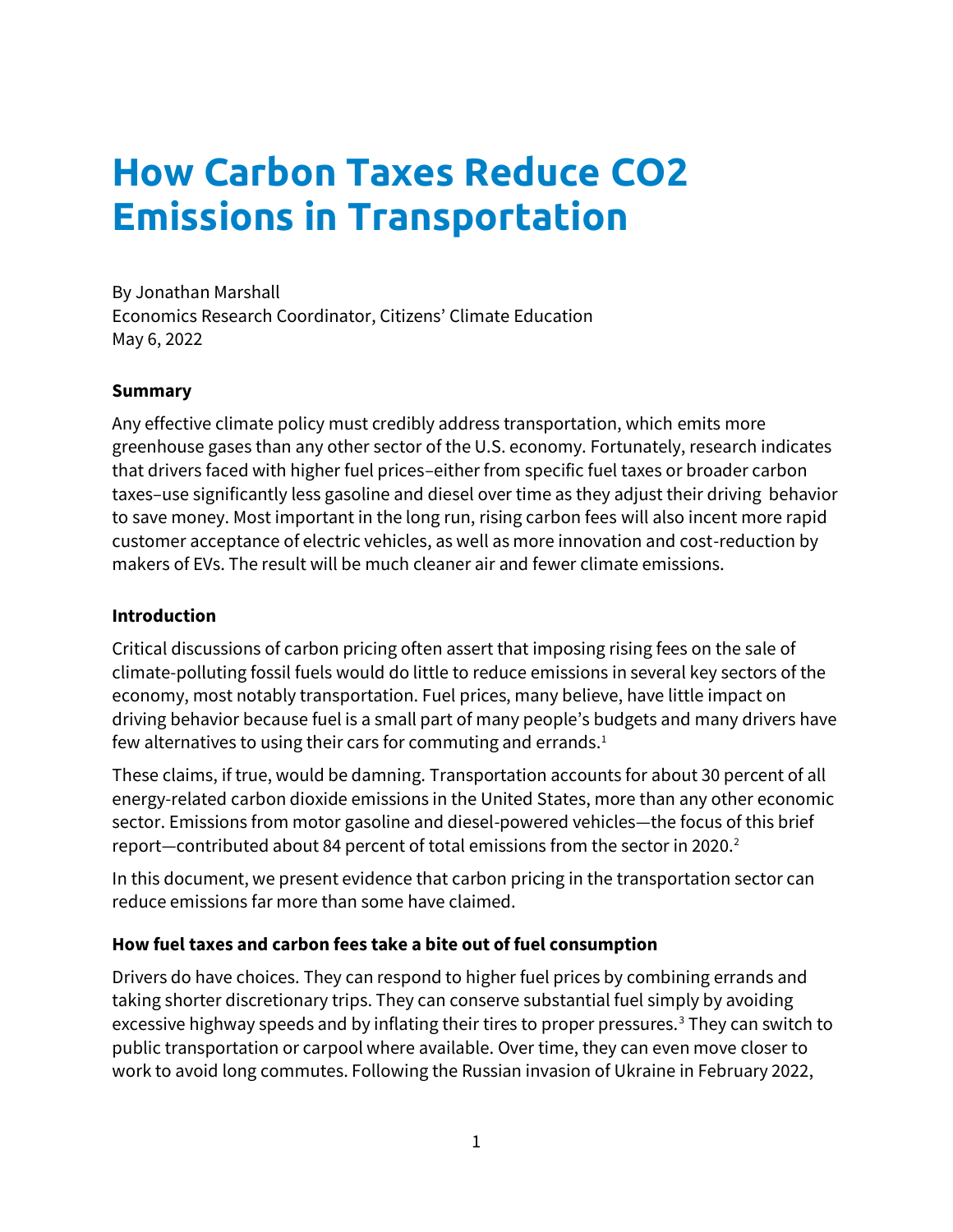the International Energy Agency identified 10 such demand-reducing measures to largely offset the potential loss of Russian oil supplies on world markets in the short term.<sup>4</sup>

Why, then, are critics pessimistic about the effectiveness of carbon taxes? Several influential studies in the early 2000s suggested that the measured response of U.S. drivers to changes in gasoline price has declined over time. Typically they concluded that a 10 percent increase in the price of gasoline would cut short-term consumption by less than 1 percent; in the longer run (usually not defined), as people acquire more efficient vehicles or adjust their commuting behavior, such a price change might induce a drop in gasoline demand of 2 to 4 percent—still nothing dramatic.<sup>5</sup> Analysts argued that rising incomes, better vehicle mileage, and sprawling land use patterns have made drivers relatively insensitive to fuel costs.

But newer empirical studies offer solid grounds for more optimism. They report that *consumers are much more responsive to price changes caused by new taxes than by ordinary market fluctuations*. One reason may be that most tax changes are accompanied by considerable publicity, making consumers more sensitive to what they are paying. Consumers realize that taxes raise costs over the long term, unlike short-term price hikes they can "ride out."

An important 2011 paper by Lucas Davis and Lutz Kilian found that state and federal fuel tax changes had nearly *five times* as much short-term impact as ordinary price changes on demand for gasoline. A 10 percent price increase driven by a tax would cut gasoline use (and carbon dioxide emissions) by nearly 5 percent. "The long-run response is likely to be considerably larger as drivers substitute toward more fuel-efficient vehicles," they added. This effect is of the same magnitude as the impact of tobacco taxes in discouraging cigarette smoking in high-income countries.<sup>6</sup>

In the transportation sector, carbon taxes look much like fuel taxes. For perspective, a carbon fee of \$30 per ton of  $CO<sub>2</sub>$  would raise gasoline prices almost \$0.30 per gallon, or roughly 10 percent if gasoline were still selling for \$3.00 per gallon. Based on new studies of consumer behavior inspired in part by Davis and Kilian, Columbia's Noah Kaufman used Rhodium Group modeling to estimate that a \$50 per ton carbon tax would cut U.S. gasoline consumption up to 9 percent after five years, reducing annual emissions of carbon dioxide by 100 million tons.<sup>7</sup> That's a great start. It's clearly not sufficient to decarbonize the transportation sector, which is why a carbon tax must continue to rise. Fortunately, as we will see, the prospect of such a rising tax will almost certainly cause consumers and manufacturers to find even cleaner options for mobility over time.

# **The international record**

Studies of other advanced economies have also reported impressive changes in demand for transportation fuels in response to fuel and carbon taxes.<sup>8</sup> Economists at the University of Ottawa reported that a modest revenue-neutral carbon tax introduced in British Columbia, starting at C\$10 per ton in 2008 and rising to C\$30 in 2012, strongly affected driver behavior. At a rate of \$25 per ton of  $CO<sub>2</sub>$ , the tax drove down short-term gasoline demand more than 12 percent, far more than predicted by traditional studies of consumer behavior. Over the first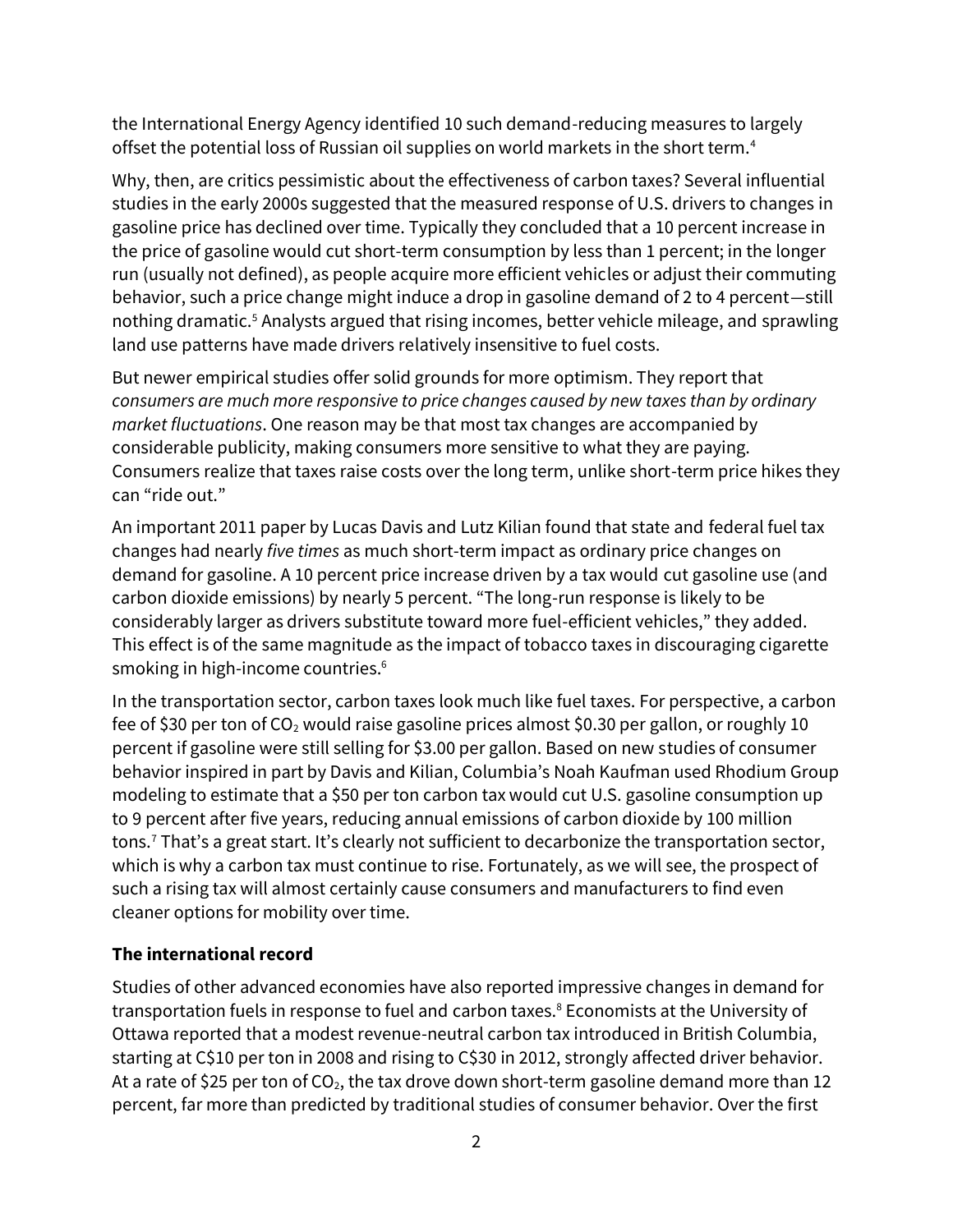four years, they calculated, "the BC carbon tax led to a total reduction in emissions from gasoline consumption of over 3.5 million  $tCO<sub>2</sub>e$  when compared with a counterfactual scenario of no tax."<sup>9</sup>

In the early 1990s, Sweden replaced existing transport fuel taxes with a carbon tax and a value-added tax. These higher taxes drove down  $CO<sub>2</sub>$  emissions in Sweden's transportation sector by 11 percent, *more than three times* what would be expected from ordinary price increases.<sup>10</sup> Costly fuel, combined with tax incentives for the purchase of clean vehicles, have helped make Sweden one of the world's leading adopters of electric vehicles.<sup>11</sup>

German economist Thomas Sterner reported in a 2007 study focused on European countries with high gasoline and diesel taxes that "fuel taxes are the single most powerful climate policy instrument implemented to date. . . . Had the whole OECD instead had fuel (gasoline and diesel) prices like the US then consumption would be . . . 30% higher than actual current use."<sup>12</sup>

His point can be seen at a glance from the striking international correlation between high national fuel taxes and lower carbon dioxide emissions from vehicles per dollar of GDP, captured in the **OECD** chart below.



#### **Countries with Higher Fuel Taxes Tend to be Less Emissions Intensive**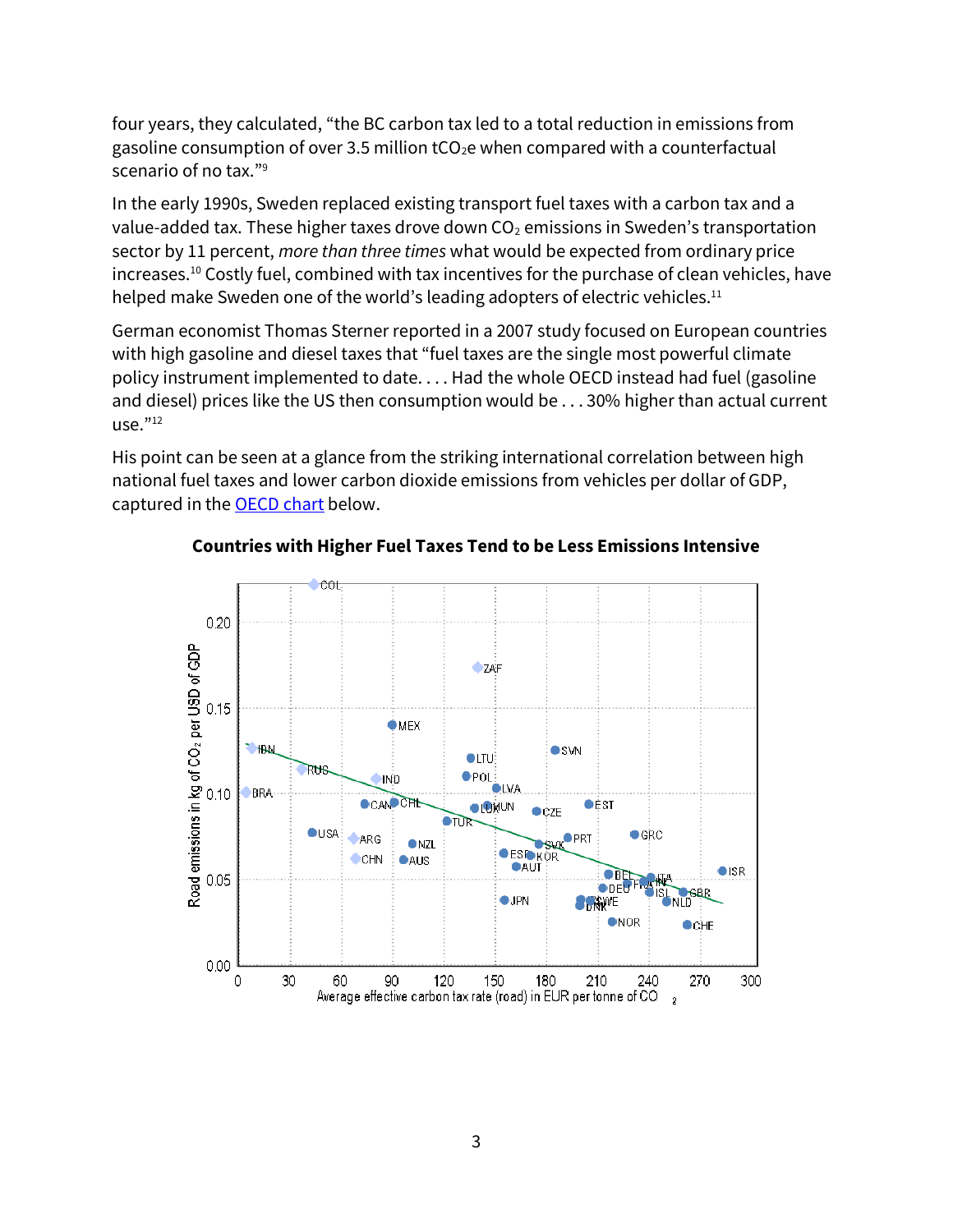# **The** *long-run* **impact of carbon taxes on transportation will be far more significant**

The biggest opportunity for tackling harmful greenhouse gas and toxic air emissions from cars and trucks lies not in changing the short-term behavior of drivers but their choice of vehicles, which may operate for two decades before being scrapped. Fuel prices have great bearing on their choices. A long stretch of relatively low gasoline prices thus contributed to a sharp rise in the market share of heavy SUVs in California, driving its transportation emissions up in recent years despite all the state's well-meaning environmental programs.<sup>13</sup> Reversing that dynamic will be critically important for bringing national greenhouse gas emissions under control.

The good news is that carbon fees can help promote such a healthy reversal. Studies have repeatedly shown that drivers buy more fuel-efficient vehicles in the face of persistently higher fuel prices.<sup>14</sup> Today, drivers no longer have to settle for marginal increases in fuel economy from vehicles dependent on fossil fuels. A proliferation of





new zero-emission electric vehicles is transforming the global consumer marketplace (see chart)<sup>15</sup>. With equivalent fuel economy exceeding 100 miles per gallon, high-performance plug-in vehicles cost more up front but can save consumers money over time through lower fuel and maintenance costs.<sup>16</sup>

Millions of potential new customers woke up to that fact during the gasoline price spike that accompanied the Russian invasion of Ukraine in February 2022. Electric vehicle sales in the United States soared 76 percent in the first quarter of 2022, as purchases of traditional cars and trucks slumped. Volkswagen, the second largest supplier of EVs in the U.S. market behind Tesla, reported that several of its plug-in models sold out their entire 2022 production run by March.<sup>17</sup>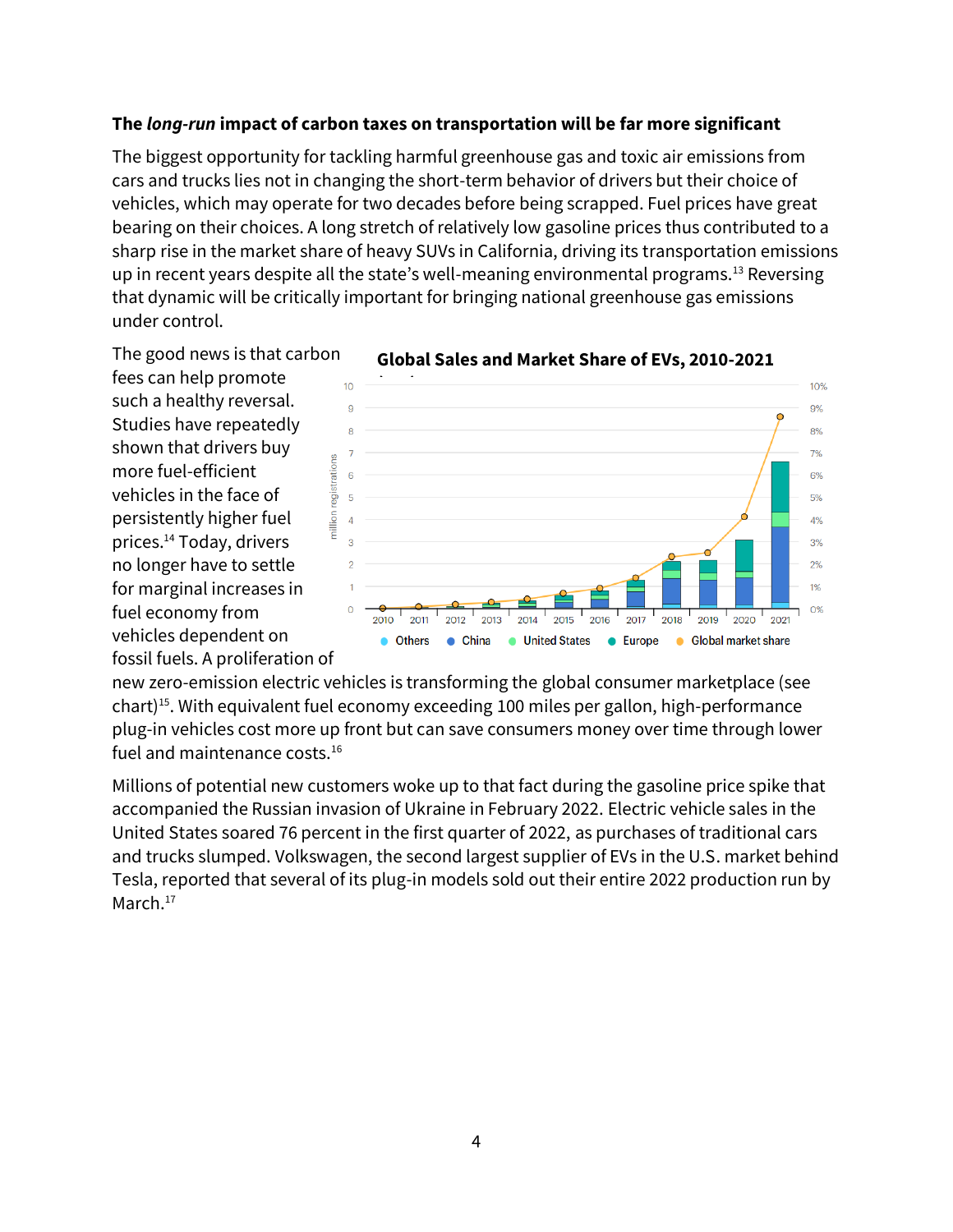While many factors affect national rates of EV purchases, including buyer subsidies and charging station availability, it is striking that the top EV markets worldwide are all countries with high fuel taxes, as shown here.<sup>18</sup>

Higher fuel or carbon taxes encourage consumer adoption of EVs in several ways. They give drivers a

# Top 10 countries with most EVs per capita

Number of electric vehicles per 1,000 residents in 2020



strong nudge to scrap their old clunkers and look for more fuel-efficient replacements. They help close the cost-of-ownership gap between internal combustion and electric vehicles. They incentivize manufacturers to pursue cost-saving innovations in EV production and charging-station deployments.<sup>19</sup> Carbon taxes offer the additional benefit of hastening the transition to emissions-free electricity on grids that power plug-in cars and trucks.

Two recent studies, among the first of their kind, quantify the impact of rising gasoline prices on consumer purchases of electric vehicles. One 2022 study by three economists at UC-Davis concludes that a 40 cent per gallon increase in the price of gasoline in California translates into "a whopping 57 percent" increase in demand for EVs. Another study out of Norway, which has the world's largest market share of EVs, reports that every 10 percent increase in liquid fuel prices translates into a 6 percent increase in demand for all-electric vehicles.<sup>20</sup>

Owing to their high efficiency and ability to charge from zero-carbon electricity, plug-in models have a far smaller climate footprint than gasoline- and diesel-powered vehicles. "The average EV produces global warming pollution equal to a gasoline vehicle that gets 88 miles per gallon (mpg)—significantly better than the most efficient gasoline car available in the United States today (58 mpg) and far cleaner than the average new gasoline car (31 mpg) or truck (21 mpg)," according to the Union of Concerned Scientists.<sup>21</sup> As the U.S. power grid grows ever cleaner with the replacement of coal plants by wind and solar energy, the EV advantage will only grow.

A significant rise in EV market share would thus have dramatic effects on carbon emissions. Indeed, a summary report on major economic models of carbon tax impacts noted that virtually none considers the coming technological revolution in road transportation. "If electric vehicles or advanced biofuels gain market share," the report stated, "then oil use in the transportation sector may become much more responsive to a carbon price than models currently predict."<sup>22</sup>

Other social benefits of EVs will also become enormous over time. According to the American Lung Association, a rapid transition from new sales of traditional cars and trucks to electric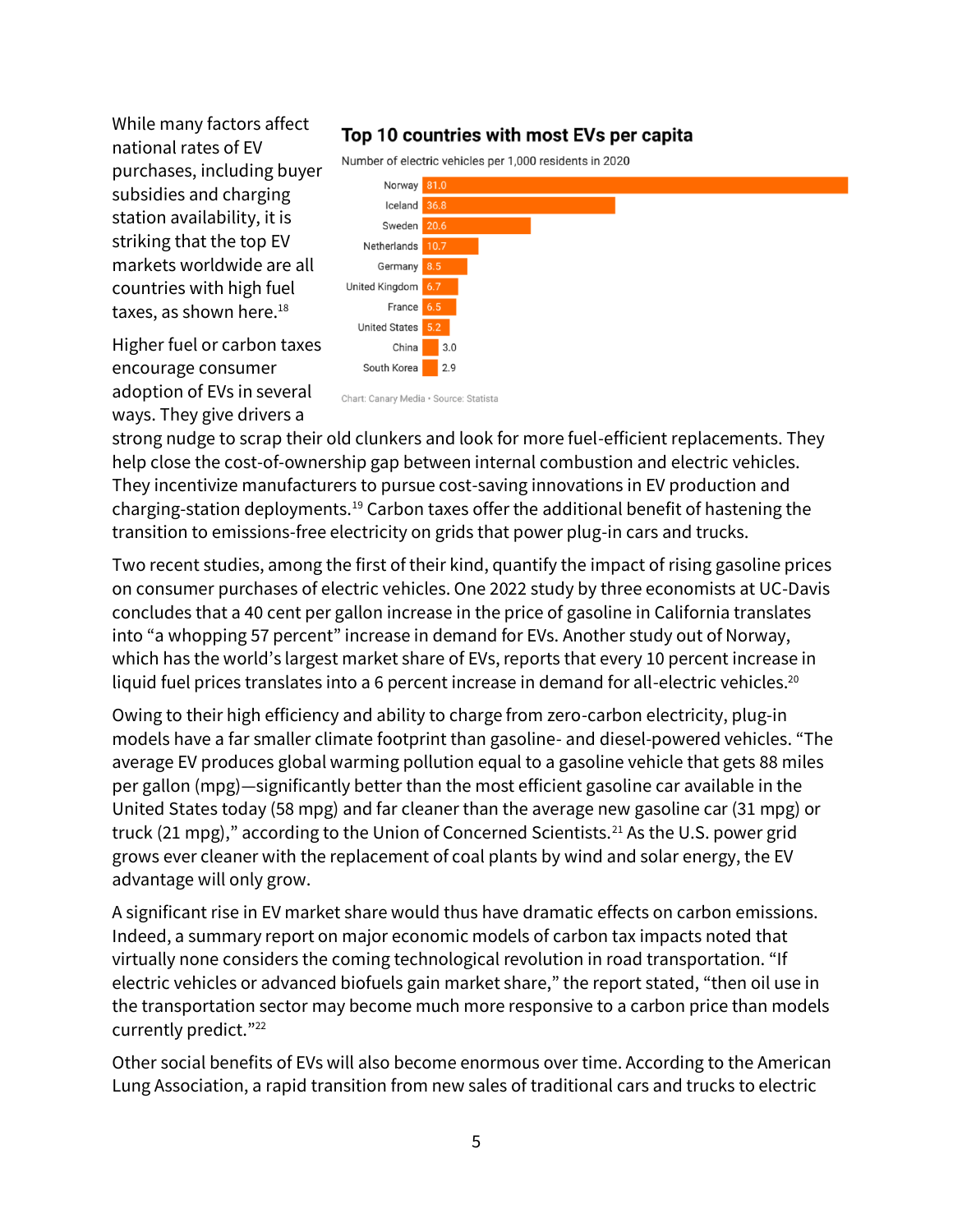vehicles over the next 15 years, along with cleaner generation to power them, would slash greenhouse gas emissions from road transportation 93 percent by 2050. It would also dramatically cut deadly fine particulates and smog-forming compounds, resulting in 110,000 fewer deaths, 2.8 million fewer asthma attacks, and 13.4 million fewer sick days by midcentury. Over three decades, the savings in public health costs would exceed \$1 trillion.<sup>23</sup>



Note: Total values presented for all vehicles using high estimate of benefits using a 3% discount rate and using 2017\$.

# **Carbon taxes are more cost-effective than regulations**

Carbon taxes alone may not supercharge the EV market fast enough to meet national and global climate goals. Additional policies such as income-based purchase subsidies and subsidies for the build-out of charging stations show promise of stimulating consumer demand for these clean vehicles with reasonable efficiency and equity.<sup>24</sup> Broader measures to address transportation emissions will need to encourage alternative forms of transportation (such as bicycling and walking), public transit, and land-use planning to support them.<sup>25</sup>

But regulations and subsidies lack many of the benefits of carbon taxes. Consider, for example, fuel efficiency standards like CAFE as alternative tools to lower greenhouse gas emissions in the vehicle fleet. Unfortunately, they apply only to new vehicles. They do nothing to lower emissions from existing vehicles. They fail to stimulate consumer demand for clean vehicles. Indeed, by raising the price of new cars, they may induce consumers to delay scrapping their older, less efficient cars. Last but not least, they suffer from what economists call the "rebound effect": more efficient vehicles reduce the per-mile cost of driving, inducing some people to drive more, which in turn offsets some of the predicted drop in emissions. Higher fuel taxes, on the other hand, encourage customers to replace their old cars, purchase cleaner vehicles, *and* to drive less. To quote the unhedged conclusion of two experts on how to make cars greener, "No regulatory alternative achieves the efficiency of a fuel tax."<sup>26</sup>

A 2013 study published in *Energy Economics* by four economists at MIT determined that increased CAFE standards would cost the US economy six to 14 times more than a federal gas tax to achieve the same reduction in fuel use over a period of four decades. As the lead author explained, "That is because a gas tax provides immediate, direct incentives for drivers to reduce gasoline use, while the efficiency standards must squeeze the reduction out of new vehicles only. The new standards also encourage more driving, not less."<sup>27</sup> UC Davis economist Mark Jacobsen calculated that owing to their high compliance costs and modest effectiveness, national fuel economy standards cost roughly \$307 to eliminate one ton of  $CO<sub>2</sub>$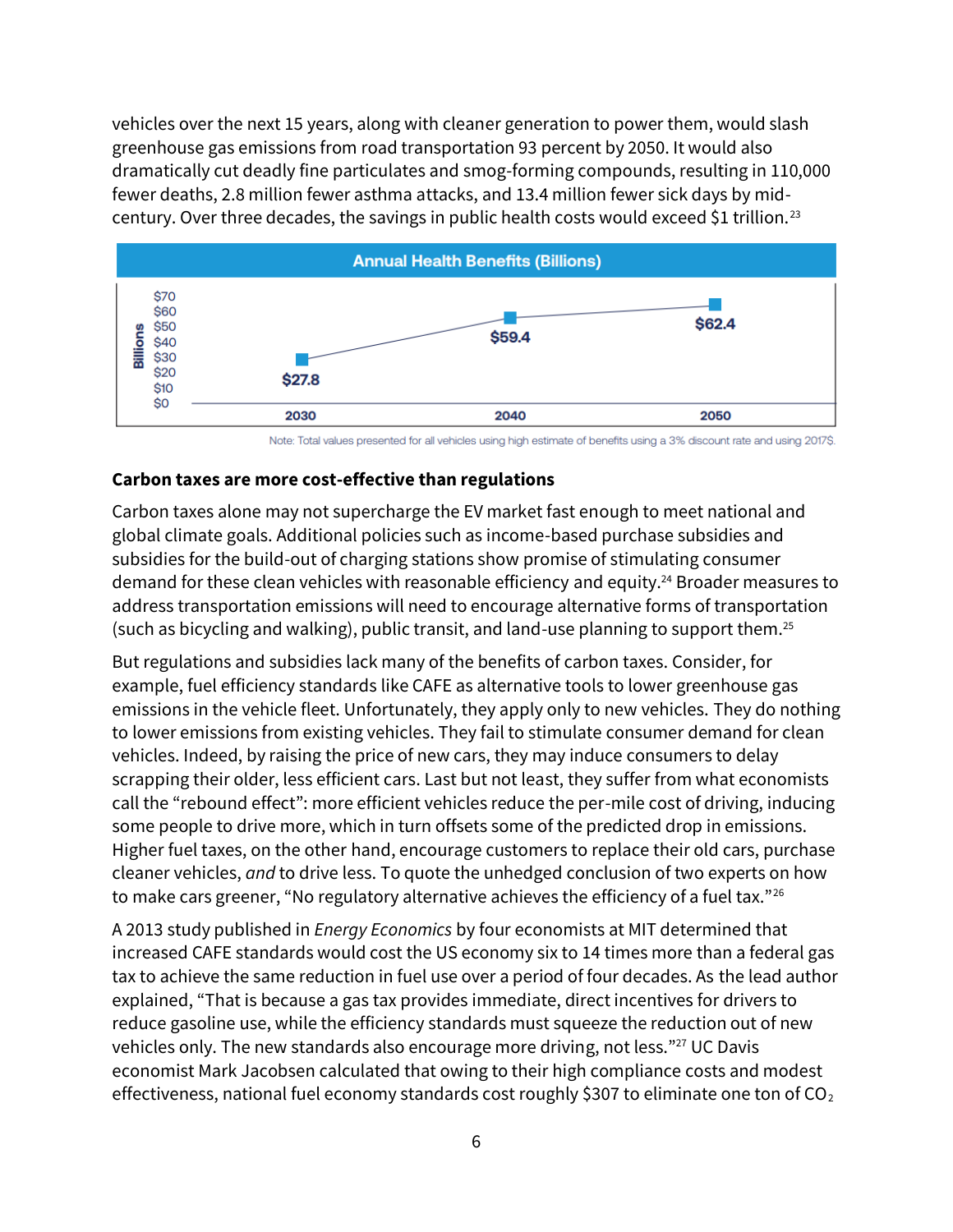emissions—a price far higher than any mainstream carbon tax proposal.<sup>28</sup> Finally, studies show that fuel economy standards fall relatively harder on the poor (are more regressive) than carbon taxes, particularly when compared to carbon tax revenues that are returned to individuals as lump-sum payments. $^{29}$ 

# **Conclusion**

One must agree with critics who point out that "at the tax levels that have been politically feasible thus far, carbon taxes alone are unlikely to solve the climate change problem."<sup>30</sup> The problem, of course, lies not with carbon taxes, but with the lack of political will in the United States and many other countries to set taxes high enough in the face of entrenched opposition. However, a predictable and rising carbon fee, coupled with a dividend back to individual consumers and a border adjustment to avoid disadvantaging US businesses internationally, may win widespread public support in today's political climate. $31$ 

Most proponents of carbon taxes also agree they should not be the *only* means of tackling climate disruption. Many economists endorse well-designed government subsidies and standards to spur research and development, reduce costs for early-stage clean technologies, and cut emissions from sources that carbon taxes do not address.<sup>32</sup>

But as the empirical evidence cited here demonstrates, higher carbon taxes should be the foundation of any program to reduce greenhouse gas emissions in transportation, the sector most responsible for them. Claiming otherwise will only slow political momentum for adopting this most promising and cost-effective policy to curb global climate disruption.

<sup>&</sup>lt;sup>1</sup> See, for example, Justin Gillis, "**[Forget the Carbon Tax for Now](https://www.nytimes.com/2018/12/27/opinion/carbon-tax-climate-change.html)**," New York Times, December 27, 2018; David Roberts, "[The 5 most important questions about carbon taxes, answered](https://www.vox.com/energy-and-environment/2018/7/20/17584376/carbon-tax-congress-republicans-cost-economy)," Vox.com, October 18, 2018; Jeffrey Ball, ["Why Carbon Pricing Isn't Working,"](https://www.foreignaffairs.com/articles/world/2018-06-14/why-carbon-pricing-isnt-working) *Foreign Affairs*, July/August 2018.

<sup>&</sup>lt;sup>2</sup> U.S. Energy Information Administration, "How much carbon dioxide is produced from U.S. gasoline and [diesel fuel consumption](https://www.eia.gov/tools/faqs/faq.php?id=307&t=11)?," December 2021; also U.S. Environmental Protection Agency, "[Sources of](https://www.epa.gov/ghgemissions/sources-greenhouse-gas-emissions)  [Greenhouse Gas Emissions](https://www.epa.gov/ghgemissions/sources-greenhouse-gas-emissions)" (2019 data).

 $3$  The typical passenger car's rated fuel efficiency at 55 miles per hour drops 17 percent at 70 mph, and even more at higher speeds [\(MPGForSpeed.com](http://www.mpgforspeed.com/) and "[Driving More Efficiently](https://www.fueleconomy.gov/feg/driveHabits.jsp)" at fueleconomy.gov).

<sup>&</sup>lt;sup>4</sup> IEA, "<u>[A 10-Point Plan to Cut Oil Use](https://www.iea.org/reports/a-10-point-plan-to-cut-oil-use)</u>," March 2022.

<sup>5</sup> Giovanni Circella et al., "[Impacts of Gas Price on Passenger Vehicle Use and Greenhouse Gas Emissions](http://www.arb.ca.gov/cc/sb375/policies/gasprice/gasprice_brief.pdf)," September 30, 2014; Jonathan E. Hughes et al., "[Evidence of a Shift in the Short-Run Price Elasticity of](https://www.nber.org/papers/w12530)  [Gasoline Demand](https://www.nber.org/papers/w12530)," September 2006, NBER Working Paper 12530; Kenneth Small and Kurt Van Dender, "[Fuel Efficiency and Motor Vehicle Travel: The Declining Rebound Effect](https://www.researchgate.net/publication/46523509_Fuel_Efficiency_and_Motor_Vehicle_Travel_The_Declining_Rebound_Effect)," *Energy Journal*, vol. 28, no. 1 (2007), pp. 25-51. For a tabulation of other estimates dating back to the 1990s, see James Hamilton, "[Understanding Crude Oil Prices](https://econweb.ucsd.edu/~jhamilton/understand_oil.pdf)," December 6, 2008. Slightly higher estimates of elasticity of demand for gasoline (-0.2 short run, -0.7 long run) were reported in a 2017 meta-analysis, reflecting some of the work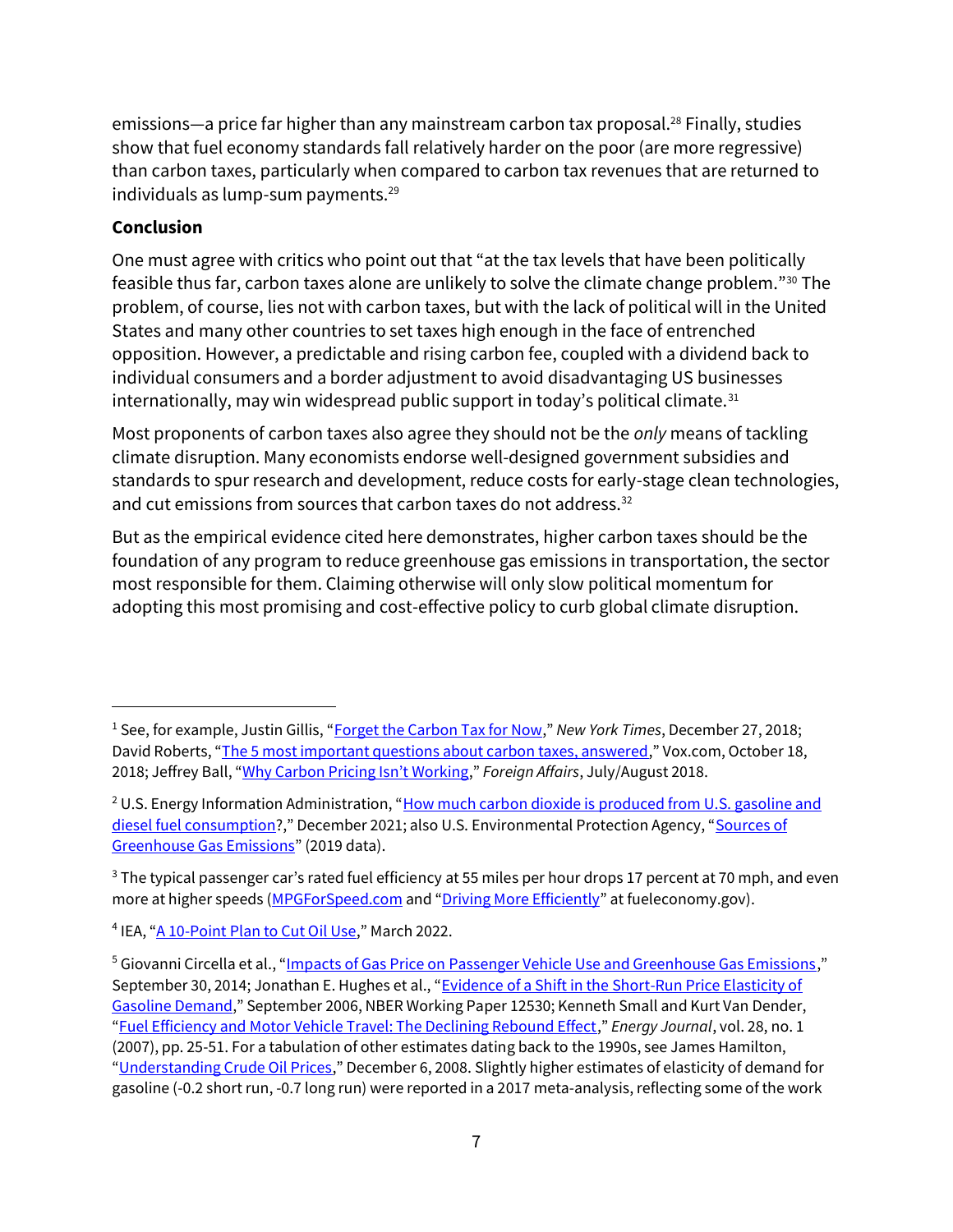cited in this paper. See Xavier Labandeira, et al., "A meta-analysis on the price elasticity of energy [demand](https://www.researchgate.net/publication/299861005_A_meta-analysis_on_the_price_elasticity_of_energy_demand)," *Energy Policy*, 102:C (2017), 549-68.

6 Lucas W. Davis and Lutz Kilian, "[Estimating the Effect of a Gasoline Tax on Carbon Emissions](http://faculty.haas.berkeley.edu/ldavis/Davis%20and%20Kilian%20JAE%202011.pdf)," *Journal of Applied Econometrics*, 26 (2011), 1187–1214. Shanjun Li and two colleagues later confirmed that "gasoline taxes would be more effective at reducing gasoline consumption than suggested by previous empirical estimates of the effect of gasoline prices on gasoline consumption;" "[Gasoline Taxes and Consumer](https://www.aeaweb.org/articles?id=10.1257/pol.6.4.302)  [Behavior](https://www.aeaweb.org/articles?id=10.1257/pol.6.4.302)," *American Economic Journal: Economic Policy,* 6 (Nov. 2014), 302-42. John Coglianese, et al., "Anticipation, Tax Avoidance, and the Price Elasticity of Gasoline Demand," *Journal of Applied Econometrics*, 32:1 (January/February 2017), 1-15, pegs the short-term elasticity of demand at -0.37. A slightly lower estimates comes from Larry Levin, et al., "High Frequency Evidence on the Demand for [Gasoline](https://www.aeaweb.org/articles?id=10.1257/pol.20140093)," *American Economic Journal: Economic Policy,* 9:3 (August 2017), 314-47. For confirmation that long-run elasticities are greater than short-run, see Javier Donna, "Measuring Long-Run Price Elasticities in [Urban Travel Demand](https://mpra.ub.uni-muenchen.de/90260/)," November 2018, MPRA Paper 90260. On tobacco taxes, see Pearl Bader, et al., "[Effects of Tobacco Taxation and Pricing on Smoking Behavior in High Risk Populations: A Knowledge](https://www.ncbi.nlm.nih.gov/pmc/articles/PMC3228562/)  [Synthesis](https://www.ncbi.nlm.nih.gov/pmc/articles/PMC3228562/)," *Int J Environ Res Public Health*; 8:11 (Nov. 2011), 4118–39.

<sup>7</sup> Noah Kaufman, "[Putting a Price on Vehicle Emissions is Better Policy than it Seems](https://energypolicy.columbia.edu/sites/default/files/pictures/CGEP_Commentary_VehicleEmissionsCarbonTax_.pdf)," Columbia Center on Global Energy Policy, August 2018.

<sup>8</sup> For a useful summary, see Steven Nadel, "<u>Learning from 19 Carbon Taxes: What Does the Evidence</u> [Show](https://aceee.org/files/proceedings/2016/data/papers/9_49.pdf)?" ACEEE, Summer 2016. An important recent study, using microdata from Japan, reports a short-run elasticity there of almost -0.4. Christopher Knittel and Shinsuke Tanaka, "Driving Behavior and the Price of [Gasoline: Evidence from Fueling-Level Micro Data](https://ceepr.mit.edu/wp-content/uploads/2021/09/2019-019.pdf)," MIT CEEPR Working Paper 2019-019, November 2019.

<sup>9</sup> Nicholas Rivers and Brandon Schaufele, "[Salience of Carbon Taxes in the Gasoline Market](https://papers.ssrn.com/sol3/papers.cfm?abstract_id=2131468)," January 24, 2015, reports a remarkable tax elasticity of about -2.5 (a roughly 5 percent increase in price reduced demand 12.5 percent). Another study of the BC market estimates an even more disproportionate tax effect; Jean-Thomas Bernard, Grant Guenther, and Maral Kichian, "[Price and Carbon Tax Effects on Gasoline and](https://slideplayer.com/slide/9505928/inaires_Matu/Papiers_Matu_2014/bgk-3oct2014.pdf)  [Diesel Demand](https://slideplayer.com/slide/9505928/inaires_Matu/Papiers_Matu_2014/bgk-3oct2014.pdf)," 2015, University of Laval. For a somewhat smaller result, see C. Lawley and V. Thivierge, "Refining the evidence: British Columbia's carbon tax and household gasoline consumption," *The Energy Journal* 29 (2018), 147-71. Further evidence of a strong tax effect on transportation in British Columbia comes from Felix Pretis, "Does a Carbon Tax Reduce CO<sub>2</sub> [Emissions? Evidence from British Columbia](https://link.springer.com/article/10.1007/s10640-022-00679-w)," *Environmental and Resource Economics* (April 2022). Across Canada, two economists reported an overall tax elasticity of fuel demand of -1.44; Werner Antweiler, and Sumeet Gulati, "Estimating the Fuel-tax Elasticity [of Vehicle Miles Travelled from Aggregate Data](https://www.isid.ac.in/~epu/acegd2018/papers/SumeetGulati.pdf)," March 2018.

<sup>10</sup> Julius J. Andersson, "[Cars, Carbon Taxes and CO](http://www.lse.ac.uk/GranthamInstitute/wp-content/uploads/2017/03/Working-paper-212-Andersson_update_March2017.pdf)<sub>[2](http://www.lse.ac.uk/GranthamInstitute/wp-content/uploads/2017/03/Working-paper-212-Andersson_update_March2017.pdf)</sub> [Emissions](http://www.lse.ac.uk/GranthamInstitute/wp-content/uploads/2017/03/Working-paper-212-Andersson_update_March2017.pdf)," March 2017, London School of Economics and Political Science. Andersson estimated a price elasticity of demand of -0.51 and a tax elasticity of demand of -1.57 over an "intermediate" period of several years. Sweden's carbon tax would likely have had a much more dramatic effect on fuel consumption if the country had not already had substantial fuel taxes averaging about 4 SEK per litre of gasoline (Andersson, 7).

<sup>11</sup> "[New Swedish Car Policies Expected To Boost Electric Car Market Share In Sweden](https://cleantechnica.com/2018/05/02/new-swedish-car-policies-expected-to-spike-electric-vehicle-market-share-in-sweden/)," CleanTechnica.com, May 2, 2018; Rikki Gibson, "[What Can We Learn From Sweden About EV Adoption](https://www.fleetcarma.com/can-learn-sweden-ev-adoption/)?" FleetCarma.com, July 5, 2018; "[Demand for plug-in electric cars remains strong in Sweden](https://insideevs.com/swedish-electric-car-market-shares-soars/)," InsideEVs.com, October 3, 2018.

<sup>12</sup> Thomas Sterner, "[Fuel taxes: An important instrument for climate policy,](https://www.sciencedirect.com/science/article/abs/pii/S0301421506004113)" *Energy Policy*, 35:6 (June 2007), 3194-3202.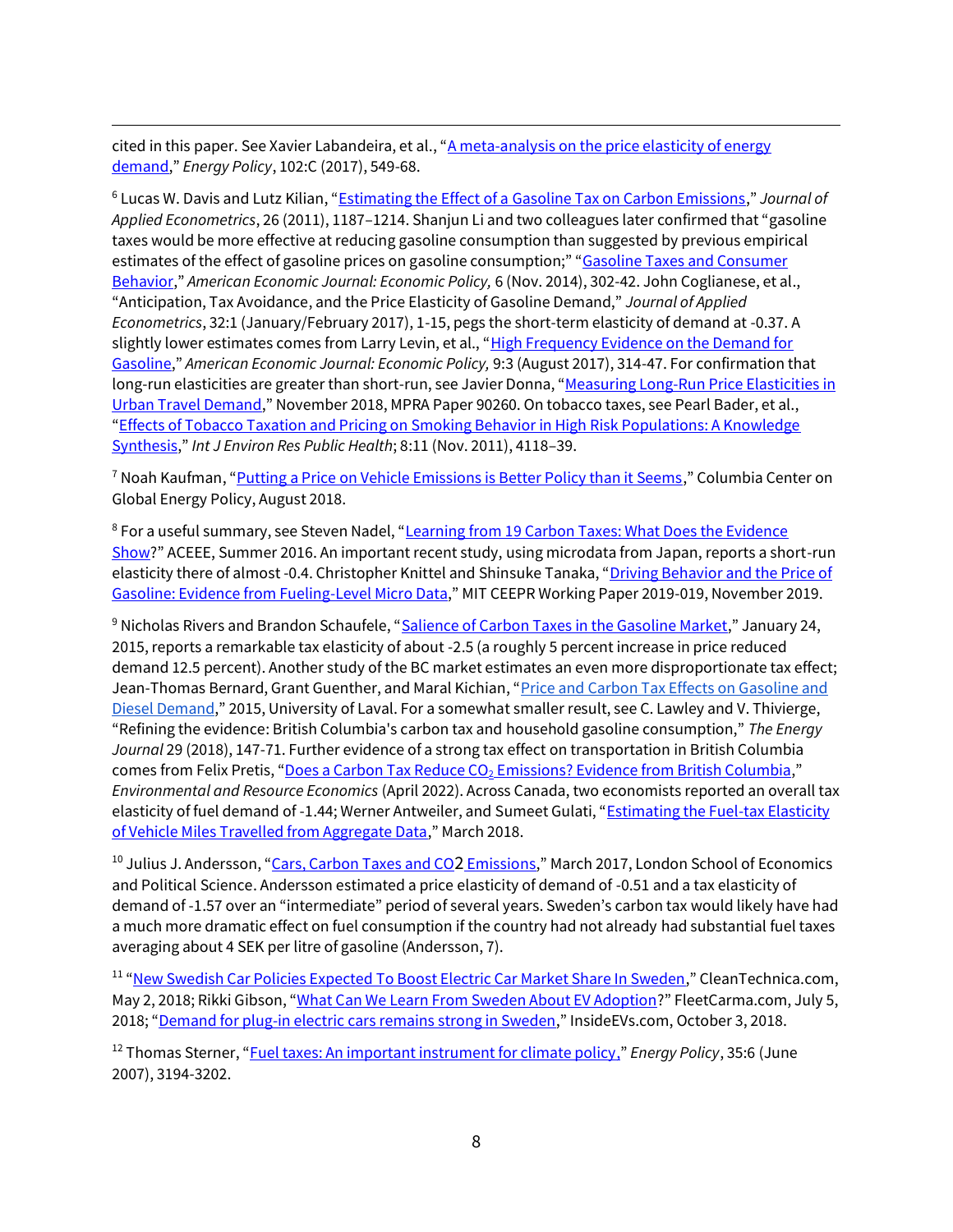<sup>13</sup> Auditor of the State of California, "California Air Resources Board: Improved Program Measurement [Would Help California Work More Strategically to Meet Its Climate Change Goals](http://auditor.ca.gov/reports/2020-114/summary.html)," Report no. 2020-114; [Independent Emissions Market Advisory Committee Report to CARB,](https://calepa.ca.gov/wp-content/uploads/sites/6/2020/01/Final_2019_IEMAC_Annual_Report_2019_12_06.a.pdf) 2019.

<sup>14</sup> As two economists noted in a blog for Resources for the Future, "Several studies have demonstrated a strong link between gasoline prices and market shares, particularly when gas prices were high or rising. For example, between 2003 and 2007, rising gasoline prices explain about half of the shift from large sport utility vehicles (SUVs) to smaller crossovers." Benjamin Leard and Joshua Linn, "How Do Gasoline Prices [Affect New Vehicle Sales](http://www.rff.org/blog/2016/how-do-gasoline-prices-affect-new-vehicle-sales)?," Resources for the Future, February 3, 2016. Mansoureh Jeihani and Soheil Sibdari determined that a 10 percent increase in gasoline prices cuts demand for SUVs by 13.7 percent and increases demand for efficient hybrids by 9.1 percent; "The Impact of Gas Price Trends on Vehicle Type [Choice](https://www.alliedacademies.org/articles/the-impact-of-gas-price-trends-on-vehicle-type-choice.pdf)," *Journal of Economics and Economic Education Research* 11:2 (2010). See also Arie Beresteanu and Shanjun Li, "[Gasoline prices, government support, and the demand for hybrid vehicles in the U.S.](https://www.jstor.org/stable/23016626)," *International Economic Review*, 52:1 (February 2011), 161-82; Meghan Busse, et al., "[Are consumers myopic?](https://www.aeaweb.org/articles?id=10.1257/aer.103.1.220)  [Evidence from new and used car purchases](https://www.aeaweb.org/articles?id=10.1257/aer.103.1.220)," *American Economic Review* 103:1 (February 2013), 220-56; Paul Burke and Shuhei Nishitateno, "[Gasoline prices, gasoline consumption, and new-vehicle fuel](https://ideas.repec.org/a/eee/eneeco/v36y2013icp363-370.html)  [economy: Evidence for a large sample of countries](https://ideas.repec.org/a/eee/eneeco/v36y2013icp363-370.html)," *Energy Economics*, 36 (2013), 363-70; James Sallee, et al., "[Do Consumers Recognize the Value of Fuel Economy? Evidence from Used Car Prices and Gasoline](https://www.sciencedirect.com/science/article/abs/pii/S0047272716000049)  [Price Fluctuations,](https://www.sciencedirect.com/science/article/abs/pii/S0047272716000049)" *Journal of Public Economics***,** 135 (March 2016), 61-73; W. McManus, "[The Link Between](https://mpra.ub.uni-muenchen.de/3463/1/MPRA_paper_3463.pdf)  [Gasoline Prices and Vehicle Sales](https://mpra.ub.uni-muenchen.de/3463/1/MPRA_paper_3463.pdf)," *Business Economics*, January 2007; "[Rising Gas Prices Finally Kill The](https://www.wired.com/2008/06/rising-gas-pric/)  [Once-Mighty SUV](https://www.wired.com/2008/06/rising-gas-pric/)," *Wired*, June 9, 2008.

<sup>15</sup> International Energy Agency, "[Electric cars fend off supply challenges to more than double global sales](https://www.iea.org/commentaries/electric-cars-fend-off-supply-challenges-to-more-than-double-global-sales)," January 30, 2022.

<sup>16</sup> Department of Energy, "[eGallon: Compare the costs of driving with electricity](https://www.energy.gov/maps/egallon)"; "These charts show how [much it costs to charge an EV vs. refueling a gas vehicle](https://www.cnbc.com/amp/2022/03/19/cost-of-charging-ev-vs-gas-prices.html)," CNBC, March 19, 2022; "Will owning an electric [vehicle save you money?](https://www.nbcnews.com/business/personal-finance/will-owning-electric-vehicle-money-rcna20256)" NBC News, March 16, 2022.

<sup>17</sup> "[US Electric Vehicle Sales Soared in First Quarter, while Overall Auto Sales Slid,](https://insideclimatenews.org/news/28042022/inside-clean-energy-electric-vehicles-elon-musk-tesla-ford/)" InsideClimateNews.com, April 28, 2022; "[Volkswagen says high demand is helping its EVs turn a profit sooner than expected](about:blank)," CNBC, March 15, 2022.

<sup>18</sup> "[Chart: These countries have the most electric vehicles](https://www.canarymedia.com/articles/electric-vehicles/chart-these-countries-have-the-most-electric-vehicles-per-capita)," CanaryMedia.com, March 18, 2022

 $19$  For evidence on how higher fuel prices incentivize innovation in clean transportation technology, see David Popp. "[Environmental Policy and Innovation: A Decade of Research](https://www.cesifo.org/en/publikationen/2019/working-paper/environmental-policy-and-innovation-decade-research)," CESIFO Working Paper 7544, March 2019; Nils aus dem Moore, et al., "[Driving Innovation? Carbon Tax Effects in the Swedish Transport](https://iceanet.org/wp-content/uploads/2022/01/Brehm.pdf)  [Sector](https://iceanet.org/wp-content/uploads/2022/01/Brehm.pdf)," Leibniz Institute for Economic Research, January 2022.

<sup>20</sup> James Bushnell, et al., "[Energy Prices and Electric Vehicle Adoption](https://haas.berkeley.edu/wp-content/uploads/WP326.pdf)," Haas Energy Institute Working Paper 326, March 2022; James Bushnell, et al., "[A Silver Lining to the Oil Price Cloud](https://energyathaas.wordpress.com/2022/03/14/a-silver-lining-to-the-oil-price-cloud/)," Energy Institute blog, UC Berkeley, March 14, 2022; Lasse Fridstrøm and Vegard Østli, "Direct and cross price elasticities of [demand for gasoline, diesel, hybrid and battery electric cars: the case of Norway](https://etrr.springeropen.com/articles/10.1186/s12544-020-00454-2)," *European Transport Research Review*, 13:3 (2021). See also Chenlei Xue, "[Impact of Incentive Policies and Other Socio-Economic](https://doi.org/10.3390/su13052928)  [Factors on Electric Vehicle Market Share: A Panel Data Analysis from the 20 Countries](https://doi.org/10.3390/su13052928)," *Sustainability*, 13 (2021).

<sup>21</sup> Union of Concerned Scientists, "[Electric Vehicles Are Cleaner than Gasoline](https://www.ucsusa.org/sites/default/files/2020-05/evs-cleaner-than-gasoline.pdf)—and Getting Better," May 2020.